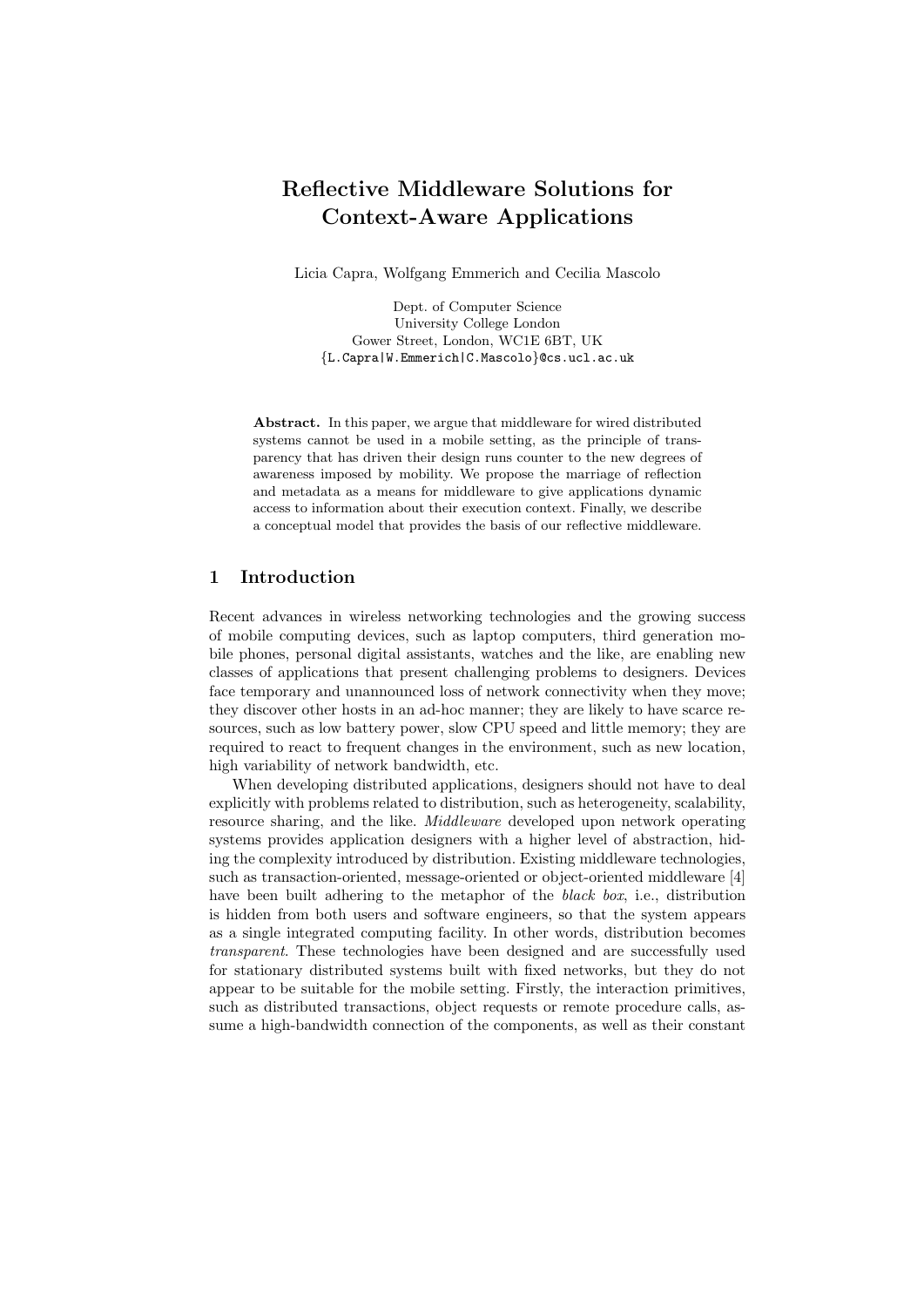availability. In mobile systems, in contrast, unreachability and low bandwidth are the norm rather than an exception. Moreover, object-oriented middleware systems, such as CORBA, mainly support synchronous point-to-point communication, while in a mobile environment it is often the case that client and server hosts are not connected at the same time. Secondly, and most notably, completely hiding the implementation details from the application becomes both more difficult and makes little sense. Mobile systems need to detect and adapt to drastic changes happening in the environment, such as changes in connectivity, bandwidth, battery power and the like. By providing transparency, the middleware must take decisions on behalf of the application. The application, however, can normally make more efficient and better quality decisions based on application-specific information. This is particularly important in mobile computing settings, where the 'context' (e.g., the location) of a device should be taken into account [2].

In this paper, we propose the joint use of reflection and metadata in order to develop middleware targeted to mobile settings. Through metadata we obtain separation of concerns, that is, we distinguish what the middleware does from how the middleware does it. Reflection is the means that we provide to applications in order to inspect and adapt middleware metadata, that is, influence the way middleware behaves, according to the current context of execution.

## 2 Principles of Reflective Middleware

In this section, we introduce the basic principles that have driven the design of our reflective middleware.

Applications running on a mobile device need to be aware of their execution context. By context, we mean everything that can influence the behaviour of an application. Under this general term, we can identify two more specific levels of awareness, already encountered in our case study: device awareness and environment awareness. Device awareness refers to everything that resides on the physical device the application is running on; for example, memory, battery power, screen size, processing power and so on. We call these entities internal resources. Environment awareness refers to everything that is outside the physical device, that is bandwidth, network connection, location, other hosts (or services) in reach, and so on. We call these entities external resources.

On one hand, being aware of the execution context requires the designer to know, for instance, the location of the device, the hosts in reach, and, in general, any piece of information that is collected from the network operating system. On the other hand, we do not want the application designers to build their applications directly on the network OS, as this would be extremely tedious, error-prone and lead to non-portable applications. Instead a middleware should be used to solve these issues. The middleware must interact with the underlying network operating system and keep updated information about the execution context in its internal data structures. This information has to be made available to the applications, so that they can listen to changes in the context (i.e., inspection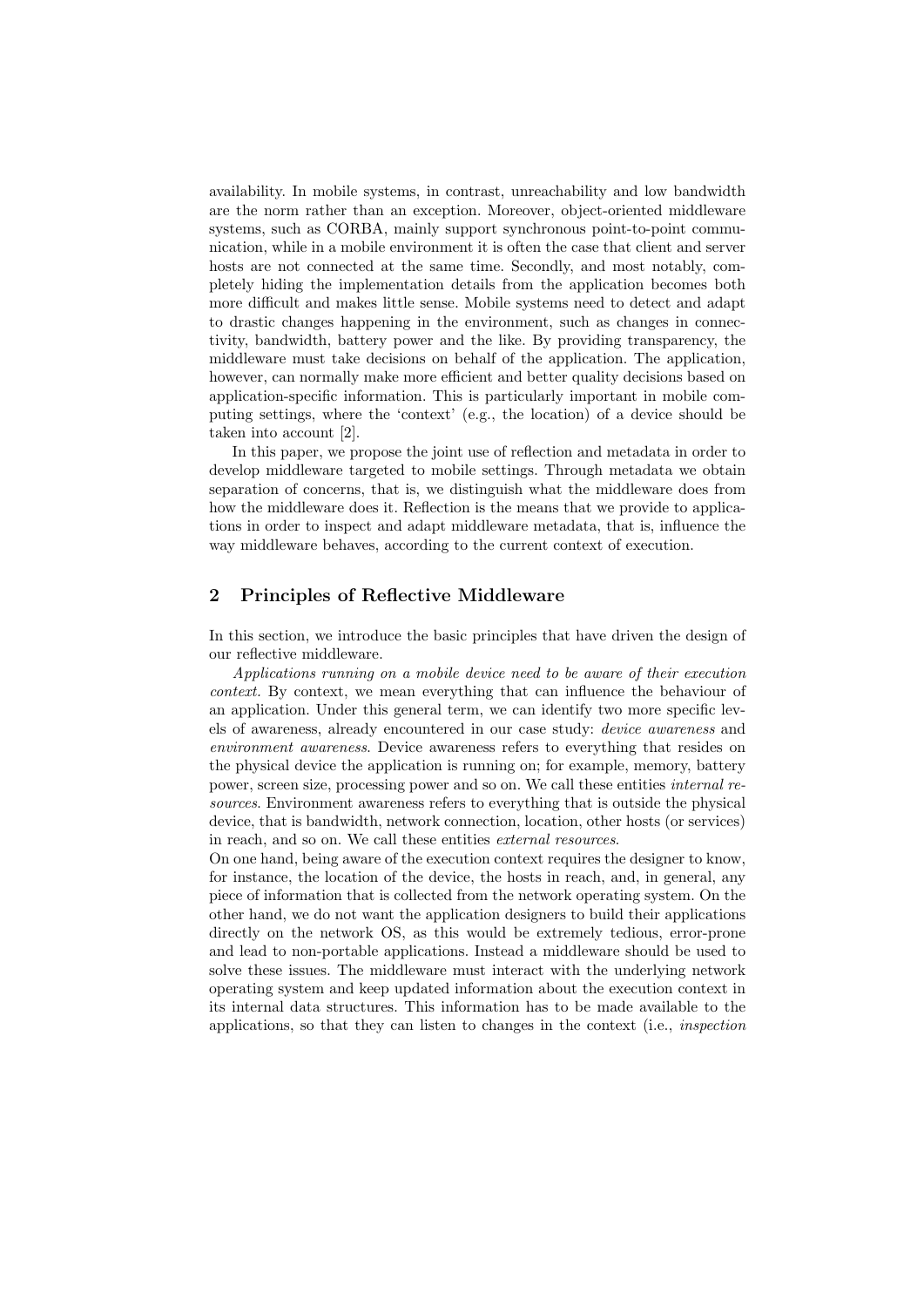of the middleware), and influence the behaviour of the middleware accordingly (i.e., adaptation of the middleware).



Fig. 1. User and application profiles.

Reflection and metadata are the means we rely on to build middleware systems that support context-aware applications. As Fig. 1 shows, there may be several applications running on the same middleware, and many different users using the same application. Each user may customize the application in many different ways; users can, for example, customize the task bar of the application interface using some icons instead of others; but they can also do more sophisticated things like asking the application to be silent when the user is in particular places (e.g., in a movie theatre, on a train, etc.), automatically disconnect from the network when the battery power is too low, etc. To do so, the user sets up a user-profile that instructs the application on how to behave in different circumstances. From an application point of view, we call 'data' the subject of its own computation or, we could say, of its functional requirements (e.g. a product catalogue for an e-shopping application). The user-profile is instead what we define as application metadata. The application filters out the settings it can manage alone in a context-independent way (e.g., layout of the task bar), and translates the other ones into an application profile that is then passed down to the middleware. From a middleware point of view, the context is its own data (e.g., value of the bandwidth, status of the network connection, status of the battery power, etc.), while the application profile is its own metadata (see Fig. 2). From now on, it is the middleware that is in charge of maintaining a valid representation of the context, directly interacting with the network operating system; whenever a change in the execution context is detected, it consults its metadata to find out how the application has asked it to behave in such a configuration. Now the question is whether it is reasonable to assume that the application fixes its own profile once and for all at the time of installation and never changes it after. The answer is no. Both the needs of the user and the context change quite frequently, and we cannot expect the application designers to foresee all the possible configurations. We therefore need to provide the mid-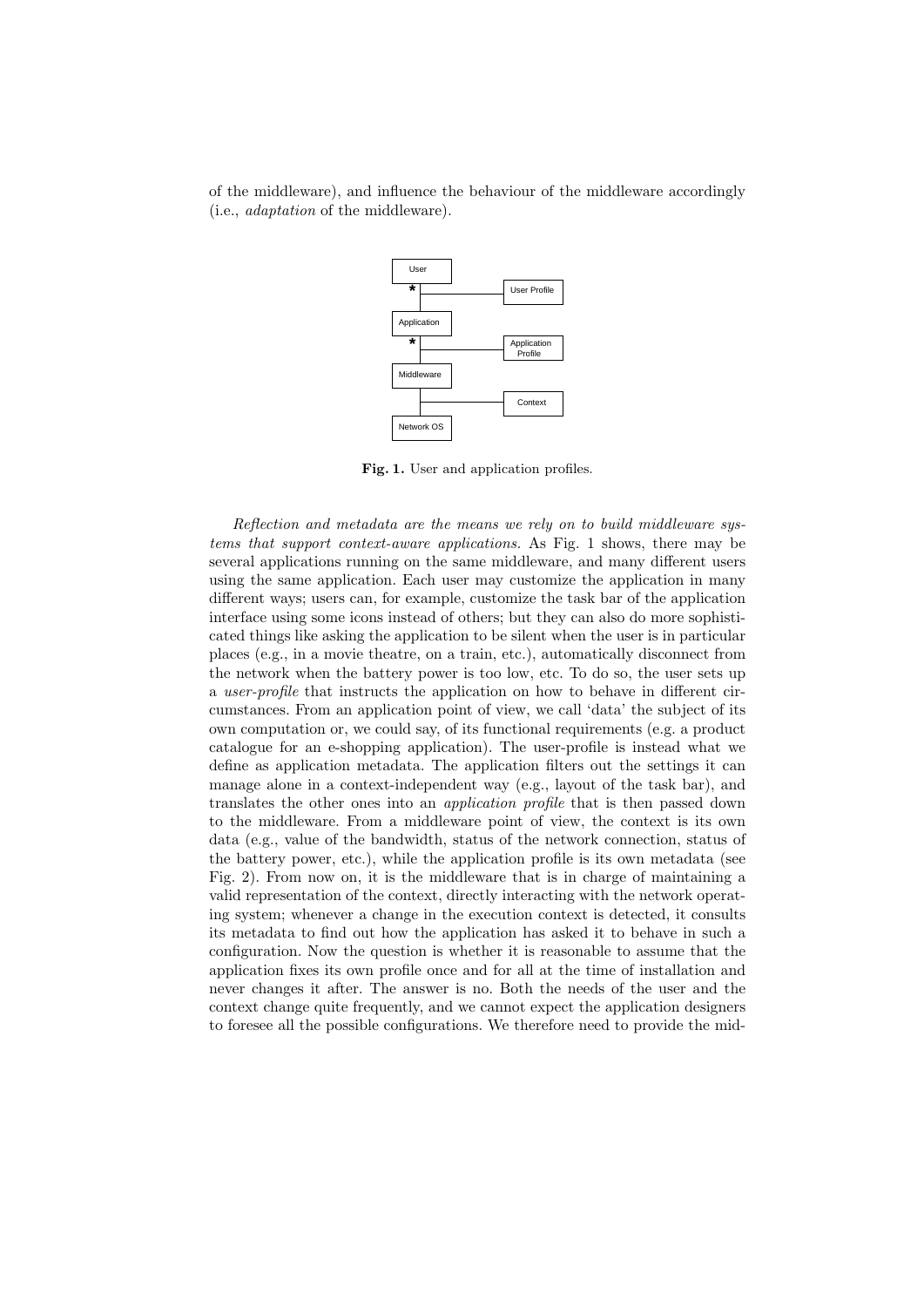

Fig. 2. Application and Middleware data/metadata.

dleware with an initial profile, and then grant the application dynamic access to it. Here is where reflection comes into play. By definition [3], reflection allows a program to access, reason about and alter its own interpretation. The principle of reflection has been mainly adopted in programming languages, in order to allow a program to access its own implementation (see the reflection package of Java or the interface repository in CORBA). The use of reflection in middleware is more coarse-grained and, instead of dealing with methods and attributes, it deals with middleware data and metadata. Metadata store information about how the middleware has to behave when executing in a particular context. Applications use the reflective mechanisms provided by middleware to access their own profile, so that changes in this information immediately reflect into changes in the middleware behaviour.

# 3 Reflective Conceptual Model

The last section has left us with an open question: what information do we need to encode in the application profile, that is, in the middleware metadata, and how? We now provide an answer.

The application profile is written by the application designer and then managed by the underlying middleware, that is, there must be an agreement between the two parts about the representation of the profile. We believe that the eXtended Markup Language (XML)[1], and related technologies (in particular XML Schema) can be successfully used to model this information. In our scenario, middleware defines the grammar, that is the rules that must be followed to write profiles, in an XML Schema; the application designer then encodes the profile in an XML document that is a valid instance of the grammar. Every change done later to the profile must respect the grammar, and this check can be easily performed using available XML parsers.

To understand what information to encode, we distinguish two different ways in which the application influences the behaviour of the middleware.

1. Changes in the execution context. The application can ask the middleware to listen to changes in the execution context and react accordingly, independently of the task the application is performing at the moment. For example, the application may ask the middleware to disconnect when the bandwidth is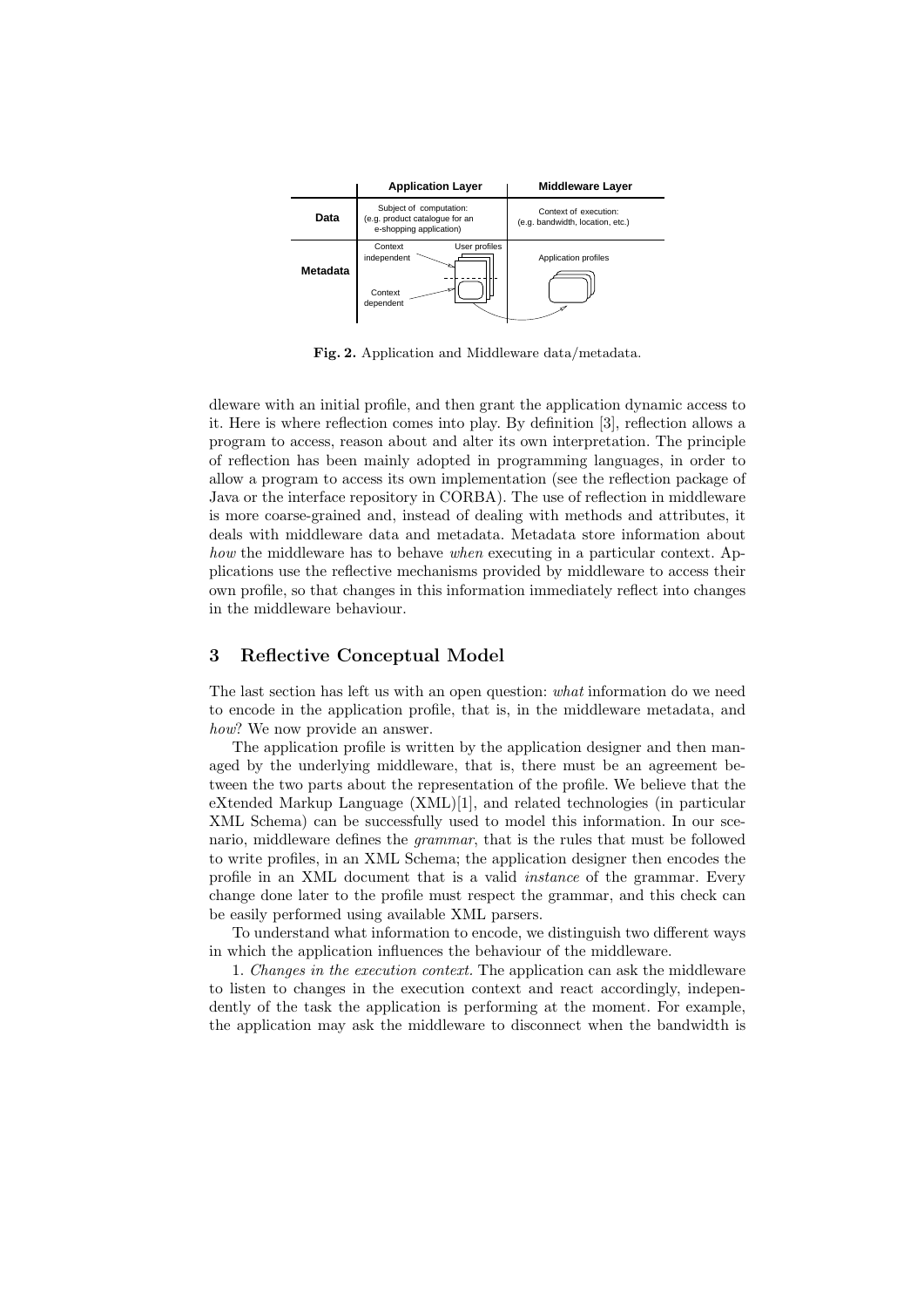

Fig. 3. Application profile.

fluctuating, or when the battery power is too low. We establish an association between particular context configurations that depend on the value of one or more resources the middleware monitors, and policies that have to be applied, as shown on the right-hand side of Fig. 3. Fig. 4 illustrates a simple example of an XML document for this kind of information.

| <resource name="battery"></resource>              |                         |
|---------------------------------------------------|-------------------------|
| <status operator="lessEqual" value="x/"></status> | % context configuration |
| <behaviour policy="disconnect"></behaviour>       | % policy                |
|                                                   |                         |

Fig. 4. XML encoding of a context aware set-up.

Middleware interacts with the underlying network operating system in order to keep an updated configuration of the context. Whenever a change in the context happens, it looks up in the application profiles of running applications whether one or more of them have registered an interest in the changed resources, and triggers the corresponding actions.

2. Service request. The application can ask the middleware to execute a service; for example, to access some remote data it has not cached locally. There are many different ways a service can be provided; for example, the service 'access data' can be delivered using at least two different policies, 'copy' (i.e., a physical copy of the bunch of data is created locally) and 'link' (i.e., a network reference to the master copy is created). The circumstances under which an application may want to use them are different: a physical copy of data may be preferred when there is a lot of free space on the device, while a link may become necessary when the amount of available memory prevents us from creating a copy, and the network connection is good enough to allow reliable read and write operations across it. Therefore, for every service the application may ask the middleware, the application profile specifies the policies that have to be applied and the re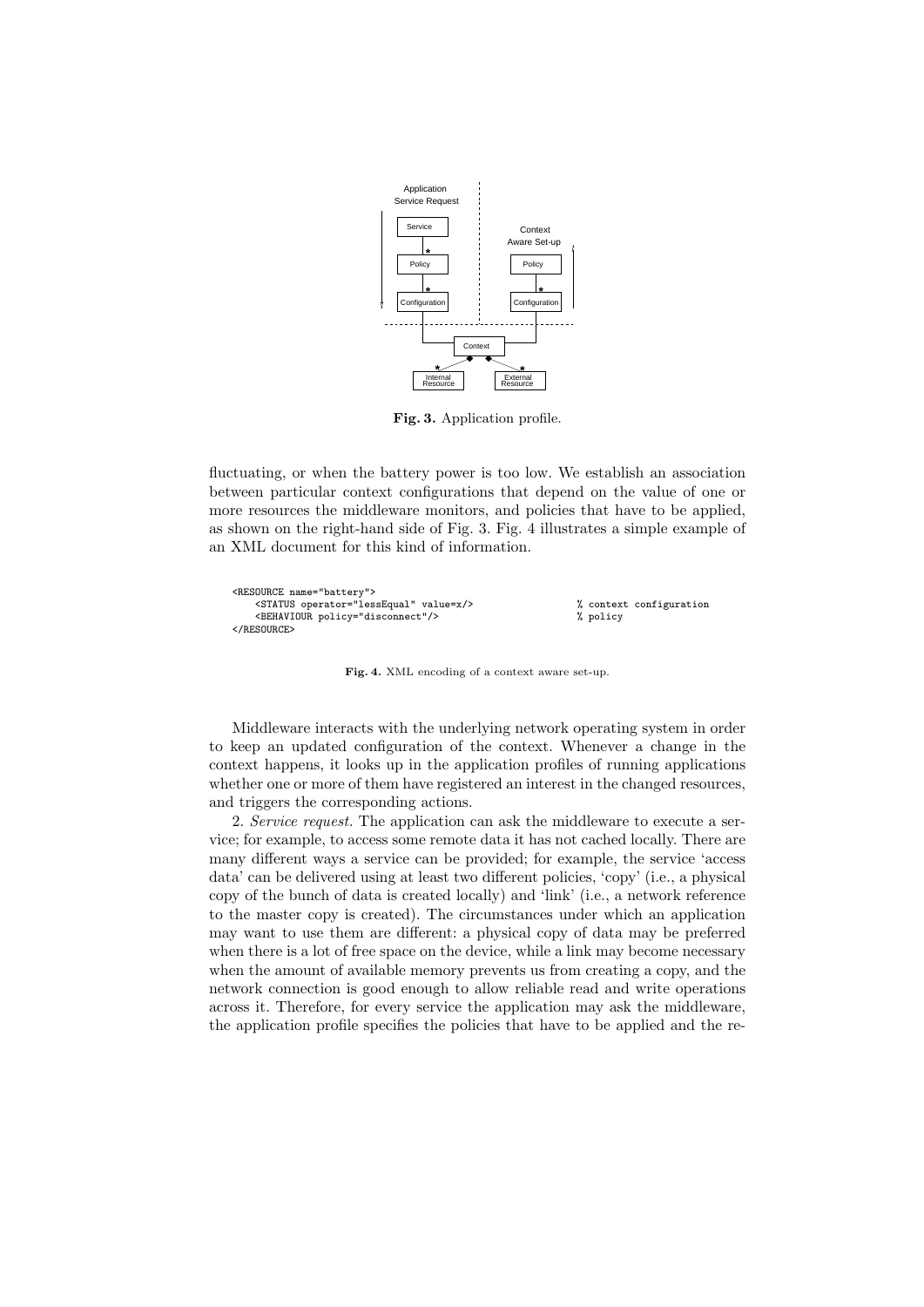quirements that must be satisfied in order to choose which of them to apply. These requirements are expressed in terms of the execution context (left-hand side of Fig. 3). Fig. 5 gives an example of how to express this information in the application profile in XML.

```
<SERVICE name="accessData">
    <BEHAVIOUR policy="copy">
        <RESOURCE name="memory">
            <STATUS operator="greaterEqual" value=x/>
        </RESOURCE>
    </BEHAVIOUR>
    <BEHAVIOUR policy="link">
        <RESOURCE name="bandwidth">
            <STATUS operator="greaterEqual" value=y/>
        </RESOURCE>
        <RESOURCE name="memory">
            <STATUS operator="less" value=x/>
        </RESOURCE>
    </BEHAVIOUR>
</SERVICE>
```
Fig. 5. XML encoding of an application service request.

Particular services that middleware systems must provide to all the supported applications include trading and binding services. A trading service is put in place to find out which host provides a specific service requested by an application. In a mobile setting, hosts may come and leave quite rapidly; the services available when a host disconnects from the network can be completely different from the ones the host finds in the context when it reconnects. Therefore, on every host there must be a trader that keeps track of all the services provided by the hosts that are in reach at the moment. In general, there may be more than a provider of the same service; for example, if the service we are looking for is "access data  $x$ ", there can be more than one host holding a replica of  $x$  in our neighborhood. In such a situation, the trader needs to choose which one to contact, and this decision can be taken using many different strategies (e.g., contact the closest host, contact the host on the cheapest link, etc.). Every application specifies (in its own profile) how the trading service must be delivered to it, that is, which policy the trader must apply when selecting service providers for the requests coming from this application.

Once the service provider to be contacted has been chosen, the middleware needs to decide which policy to apply to serve the request it is dealing with. If the application has not specified a particular policy, a binding service is invoked; the binder is in charge of checking the requirements related to each policy and deciding which one to adopt. Again, there may be circumstances where more than one policy can be followed; the selection is driven by the strategy (i.e., policy) specified by the application in its own profile under the voice "binding service" (e.g., use the policy that requires the least amount of resources, the one that provides the best quality of service, and so on).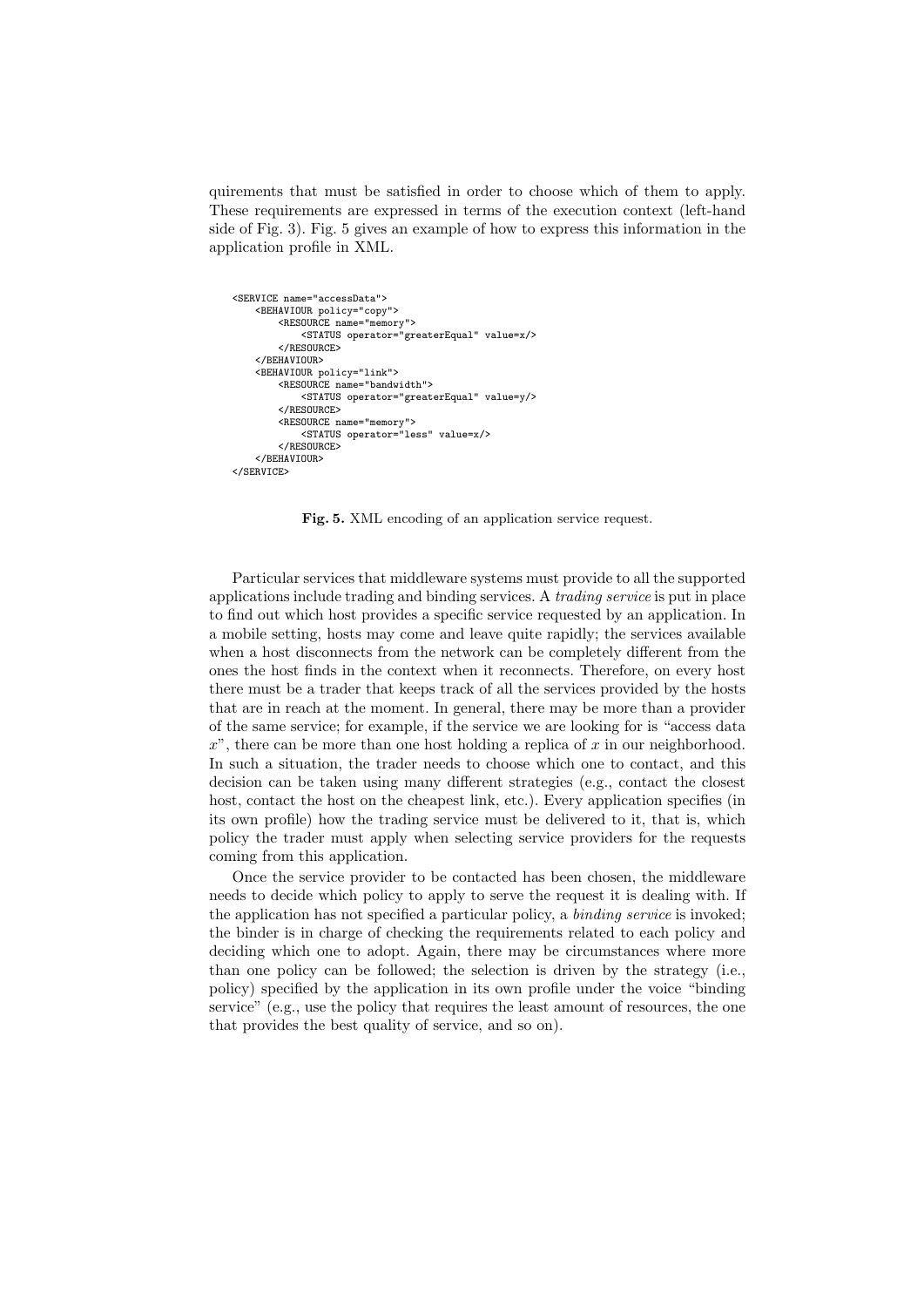For the reflective principle, middleware must grant applications dynamic access to their profiles: whenever a profile is modified, the middleware runs a validating parser that parses the document and checks whether it is a valid XML instance of the grammar provided by the middleware to the application. Also the grammar, that is, the XML schema, can be updated and the middleware is in charge of verifying the consistency of the updates: for example, if a new policy P is introduced, the code for it must be provided<sup>1</sup>. In this way, we can both reconfigure the middleware to adapt to unpredictable situations, and extend the set of behaviours it provides with great flexibility.

#### 4 Discussion and Related Work

We have described a middleware for context-aware mobile applications based on the principle of reflection and metadata. Through metadata, we achieve separation of concerns, that is, we distinguish what the middleware does from how the middleware does it. Reflection is then used to provide applications dynamic access to middleware metadata.

The principle of reflection has already been investigated by the middleware community during the past years, mainly to achieve flexibility and dynamic configurability of the ORB. Examples include OpenCorba, dynamicTAO, the work done by Blair et al., etc. Even though we adhere to the idea of using reflection to add flexibility and dynamic configurability to middleware systems, the platforms developed to experiment with reflection were based on standard middleware implementations (i.e., CORBA), and therefore not suited for the mobile environment.

Other middleware systems have been built to support mobility, without using the reflective principle. However, we observe that only partial solutions have been developed to date, mainly focused on providing support for location awareness (e.g., Nexus and Teleporting), and for disconnected operations and reconciliation of data (e.g., Bayou and Odyssey).

Tuple space coordination primitives, initially suggested for Linda, have been employed in a number of mobile middleware systems such as Jini/JavaSpaces, Lime, and T Spaces, to facilitate component interaction for mobile systems. Although addressing in a natural manner the asynchronous mode of communication characteristic of ad-hoc and nomadic computing, all these systems are bound to very poor data structures (i.e., flat unstructured tuples), which do not allow complex data organization and therefore can hardly be extended to support metadata and reflection capabilities. We believe that XML, and in particular its associated hierarchical tree structure, allows semantically richer data and metadata formatting, overcoming this limitation.

<sup>&</sup>lt;sup>1</sup> If everything is implemented in Java, the existence of a class  $P$  (to be dynamically loaded by the Java Class Loader) can be required.